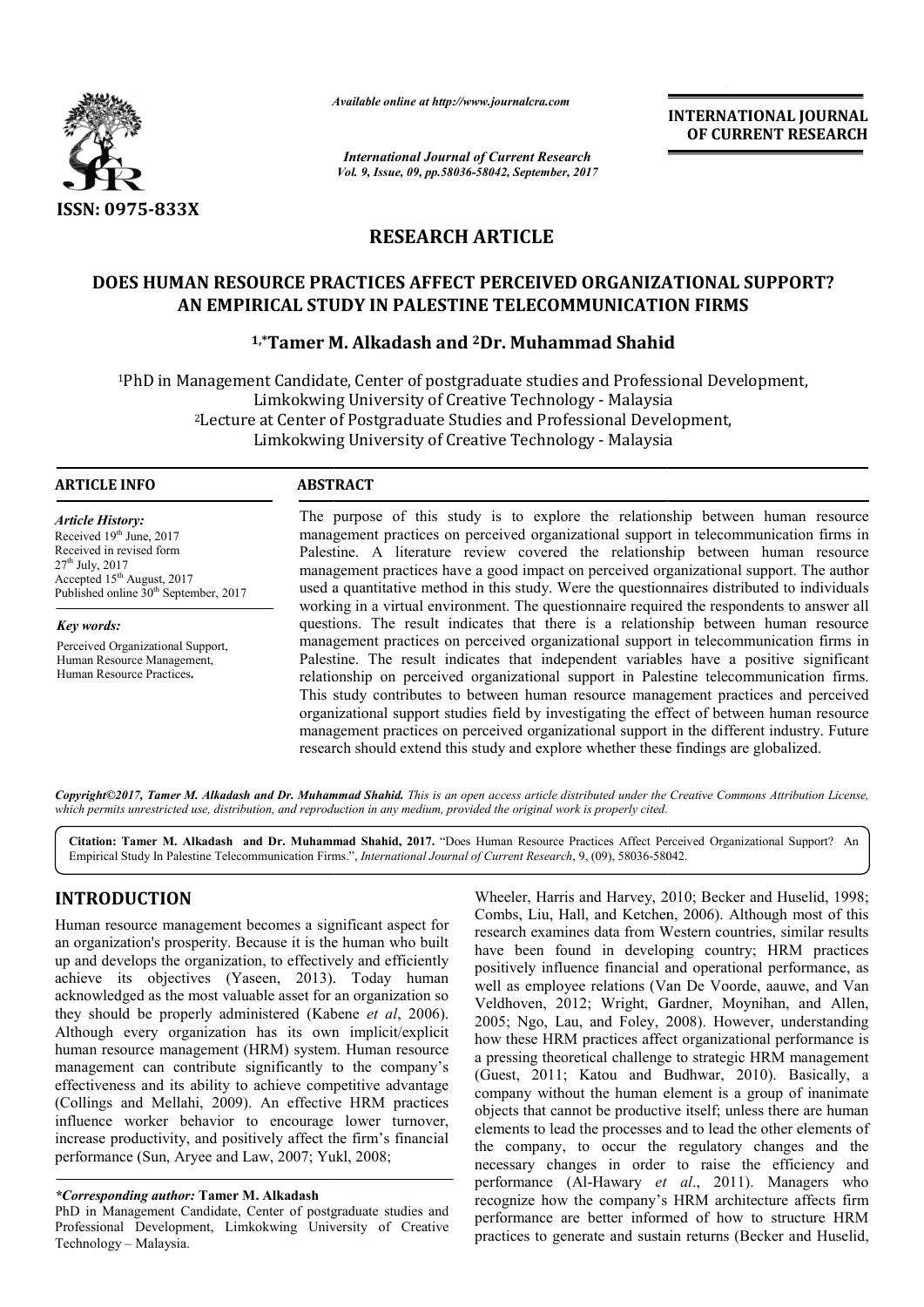2006). HRM used is to ensure that an organization is able to achieve success through its people (Armstrong and Taylor 2014). A universal theme in Human resource management literature has been the take‐up of 'new style' HRM practices designed to achieve high levels of employee performance, flexibility, and commitment (Janssens and Steyaert, 2009; Macky and Boxall, 2007). This means that contemporary HR practices have a much more direct relationship to organizational policy-making and performance issues than was the case with traditional approaches to personnel management (Boxall and Macky, 2009; Beardwell and Claydon, 2007). Most of the previous research has been considered the relationship between HRM with satisfaction, organization performance, employee turnover (Tooksoon, 2011; Sun, Aryee and Law, 2007; Paré, and Tremblay, 2007). Few researchers studied the influence of HRM practices on POS with different filed industry, and the studies either used HRM practices as a whole to study the influence of human resource practices on POS or used only some of HRM practices (promotion and training and development). The uniqueness of this research is to study the influence of each human resource practices on POS in different industry by having the different perspective of employees from developing country such as Palestine. The study tried to fill this gap as the existing studies try to find relationships between HR practices POS in developing country such as Palestine. Hence, this study contributes to the lack of study on the relationships of HR practices and perceived organizational support especially in Palestine, which is a well-known developing country. The main purpose of this study was to investigate the relationship between human resource practices such as "*employee training, employee compensation, employee safety, and employee performance appraisal"* on perceived organizational support in telecommunication organizations in Palestine. Selected based on HR expert, and academics to fit into Palestinian telecommunication environment.

#### **Scope of the research area**

Paltel group is a proud group of integrated companies specialized in the provision of telecommunications services in the realm of mobile, fixed line and data technologies to a growing base of Palestinian customers in the West Bank and Gaza. The Group provides connectivity to millions of Palestinians connecting them with their beloved homeland, in addition to servicing all foreign guests that visit, stay and work in Palestine. Paltel Group has set very ambitious goals from the outset; where we intend to keep on leading the evolving ICT sector, to continue building the sector and elevating it to a significant level on the national economic agenda while positioning Palestine prominently on the global digital map. Paltel Group investments are not limited to the Palestinian market since the Group wisely invests in regional markets where the group holds 25% of Vtel holdings and Vtel MEA shares, which was registered at the Dubai International Financial Center (DIFC), which is one of the most reputable financial centers in the region. Vtel registration is considered an important achievement of the company's goals towards growth and expansion.

#### **LITERATURE REVIEW**

#### *Perceived Organizational Support*

POS is a key concept of organizational support theory (Eisenberger *et al*., 1986; Eisenberger *et al*., 1997; Rhoades and Eisenberger, 2002), which posits that "employees obviously believe that the organization has a generally positive or negative orientation toward them that encompasses both appreciation of their contributions and concern for their welfare." (Eisenberger, Stinglhamber, Vandenberghe, Sucharski, and Rhoades, 2002). Also key to organizational support theory is the norm of reciprocity (Gouldner, 1960), which, usefully to the employee-employer link, suggests that employees who receive favorable treatment from the employee organization, such as higher levels of POS, would feel an obligation that they should care about the organization's benefits and contribute to the achievement of organizational goals. Perceived organizational support serves as a vital source of socio-emotional in the types of respect, concerned including direct combination & benefits such as income and medical benefits (Rhoades and Eisenberger, 2002). Further, this support helps to meet the employee's need for approval, esteem, and affiliation. It also provides an indication that increased effort that will be noted and rewarded (Eisenberger *et al*., 1986). In turn, employees, therefore, take an active interest in the regard in which they are held by the organizations. As Eisenberger and colleagues' determining effort on a perceived organizational support (Eisenberger *et al*., 1986), in this paper on POS, perceived organizational support, is defined as employees' awareness about the degree to which the organization cares about their well being and values their contribution. POS represents an indispensable part of the social exchange relationship between employees and the employer because it implies what the organization has done for them, at least in the employees' belief. As indicated by scholars, perceived organizational support is viewed by employees' tendency to give the organization human-like individuality (Eisenberger *et al*., 1986). Also, it is noted that supervisors have a main influence relating to perceived organizational theory; because supervisors act as organizational agents, the employee's receipt of favorable treatment from a supervisor should contribute as well to perceived organizational support (Eisenberger *et al*., 2002).

#### *Human Resource Practices*

In organizations, human resource management (HRM) practices function as a mediator between HRM strategies and HRM outcomes. Sheppeck and Militello (2000) divide HRM strategy into four groups: employment skill and work policies, supportive environment, performance measurement and reinforcement, and market organization. Therefore, human resource management alludes to the policies and practices involved in carrying out the 'human resource(HR)' portions of a management point including human resource planning, job analysis, recruitment and selection, orientation, compensation, performance appraisal, training and development, and labor relations (Khan, 2010). HRM is composed of the practices, and structure that affect employees' behavior, attitude, and performance (Noe, Hollenbeck, Gerhart, and Wright, 2007). There are four top models of HRM such as the Fombrun, Tichy, and Devana Model of HRM, the Harvard Model of HRM, the Guest Model of HRM, and the Warwick Model of HRM (Bratton and Gold, 2003). Out of these models, Guest Model of HRM is considered to be much better than other models (Aswathappa, 2008). (Yeganeh and Su, 2008)They study selected the HR practices such as training and development, recruitment and selection, performance appraisal, compensation, and industrial relations which were incorporated into the Guest Model, and the society of human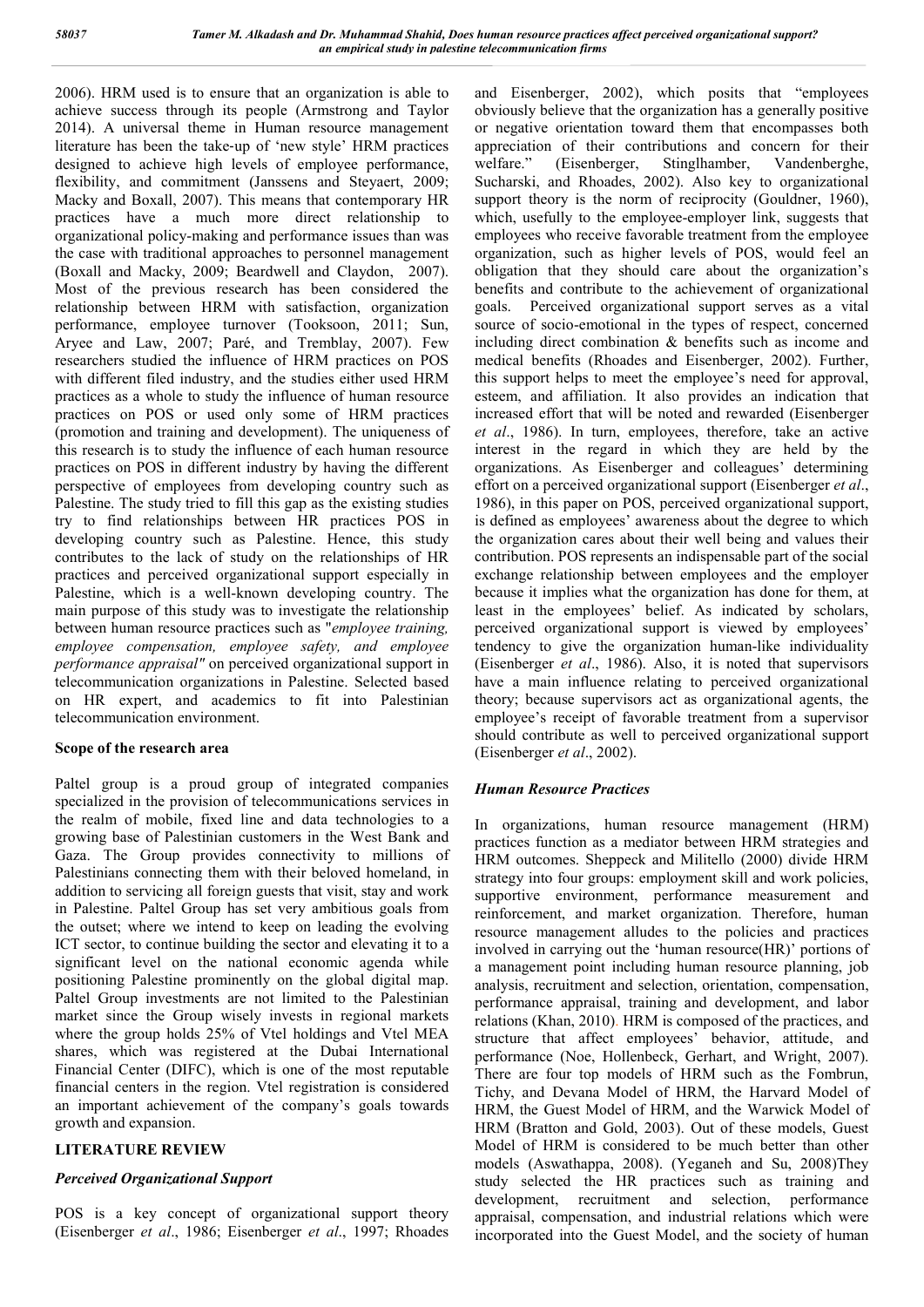resource management, USA. The overall purpose of HRM is to ensure that an organization is able to achieve success through its people (Armstrong, 2009; Stor Storey, 1992). A universal theme in HRM literature has been the take ‐up of 'new style' HRM practices designed to complete a high level of employee performance, flexibility, and commitment (Bach and Sisson, 2000). This means that contemporary HR practices have a much more direct relationship to organizational policymaking and performance issues than was the case with traditional approaches to personnel management (Bach and Sisson, 2000).

#### *Human Resource Practices and Perceived Organizational Support*

In the human resource management literature, researchers argue that the implementation of progressive HR practices that affect employee skills, employee motivation, and structure of work can create strategic advantage for the organization (Arthur, 1994; Becker and Gerhart, 1996; Delery and Doty, 1996; Delaney and Huselid, 1996; Snell and Dean, 1992). However, although researchers have noted the strategic value of HR in successfully cultivating organizational culture and social relationships that cannot be readily replicated (Becker and Gerhart, 1996), the role of social relationships is yet to be explicitly investigated in the HR literature (Uhl-Bien, Graen, and Scandura, 2000). As Uhl-Bien *et al*. (2000) suggested, an important question to be addressed in the organizational behavior and HR literature is the location of a specific set of HR practices that can promote relationship building. To address this question, one potentially helpful approach is to establish the linkage between the implementation of effective HR practices and the development of positive employee employer relationships. In other words, examining the role of HR practices in fostering higher levels of POS can meet the need for a more relationship-based approach in the HR literature. POS is believed to be an exchange between need for a more relationship-based approach in the HR<br>literature. POS is believed to be an exchange between<br>organization and employees (Ahmed *et al.*, 2013). One function of POS is that aid will be available from the organization when employees need to perform their job effectively and deal with stressful situations (Rhoades and Eisenberger, 2002). cker and Gerhart, 1996; Delery and Doty,<br>d Huselid, 1996; Snell and Dean, 1992).<br>1 researchers have noted the strategic value<br>fully cultivating organizational culture and<br>s that cannot be readily replicated (Becker<br>1, the

Workplace bullying may very well be an example of such stressful situations (Keashly, 2001). In an attempt to understand the role of POS on workplace bullying, Djurkovic *et al*. (2008) conducted a study on 335 school teachers to examine how POS might influence the victims' intention to leave the organization. Results showed that POS moderated the relationship between workplace bullying and intention to leave (Djurkovic et al.). More specifically, there was a nonsignificant relationship between workplace bullying and intention to leave among employees who perceived their organization to be supportive. Using the tenants of social exchange theory, human resource practices would signal to employees that the organization is committed to them, which would be reciprocated by employees through positive attitudes and high commitment work behaviors. In particular, it has been posited that human resources practices lead to a higher level of perceived organizational support (POS) on the pa the employee, which positively impacts organizational commitment and job satisfaction (Allen *et al* ., 2003). Allen *et al*. (2003) found that perceptions of supportive human resource practices influenced POS which in turn led to higher levels of organizational commitment and job satisfaction and lower lationship between workplace bullying and<br>eave among employees who perceived their<br>o be supportive. Using the tenants of social<br>orry, human resource practices would signal to<br>t the organization is committed to them, which<br> levels of withdrawal behaviors such as turnover. It has been levels of withdrawal behaviors such as turnover. It has been argued that human resource practices are inextricably linked to employees' perceptions of organizational support and that the two processes strongly influence an employee's commitment to an organization. According to Arthur (1994) 'high commitment' human resource activities increase organizational effectiveness by engendering conditions where employees feel effectiveness by engendering conditions where employees feel more involved in the achievement of the organization's objectives and are therefore more likely to work harder to help the company meet those objectives. two processes strongly influence an employee's commitment<br>to an organization. According to Arthur (1994) 'high<br>commitment' human resource activities increase organizational

*From the literature above, the hypothesis developed for this study following:*

*There is a significant relationship between human resource practices (HRP) and Perceived Organizational Support. literature above, the hypothesis developed for this*<br>*pwing:*<br>*a significant relationship between human resource*<br>(HRP) and Perceived Organizational Support.

#### **Research Framework**

Based on the literature review, there are two main variables in this study. The dependent variable is perceived organizational this study. The dependent variable is perceived organizational support and the independent variables are human resource practices as discussed above. The relationships of the variables are depicted in Figure 1.



**Figure 1. Research Framework**

### **METHODOLOGY**

#### *Sample and Procedures*

This is a quantitative study whereby data is collected in a cross-sectional manner using questionnaires. The questionnaire contained three sections, which are HR practices, perceived organizational support and background of the respondents. In total, 200 questionnaires were distributed to the employees participated via the internal mail system by the HR manager among telecommunication organizations in Palestine used total, 200 questionnaires were distributed to the employees participated via the internal mail system by the HR manager among telecommunication organizations in Palestine used sample randomly. These questionnaires were pap based. Participation was entirely voluntary and the participants were given the company time to complete the questionnaires. The completed questionnaires were forwarded to the HR manager via the internal mail system to maintain anonymity. One of the researchers collected the completed questionnaires a month after distribution. In total, 178 questionnaires received, the data were input into SPSS windows version 20.00 software program. 152 questionnaire used after clear the data missing. is a quantitative study whereby data is collected in a sectional manner using questionnaires. The questionnaire ined three sections, which are HR practices, perceived izational support and background of the respondents. In re given the company time to complete the questionnaires.<br>
e completed questionnaires were forwarded to the HR<br>
nager via the internal mail system to maintain anonymity.<br>
e of the researchers collected the completed questi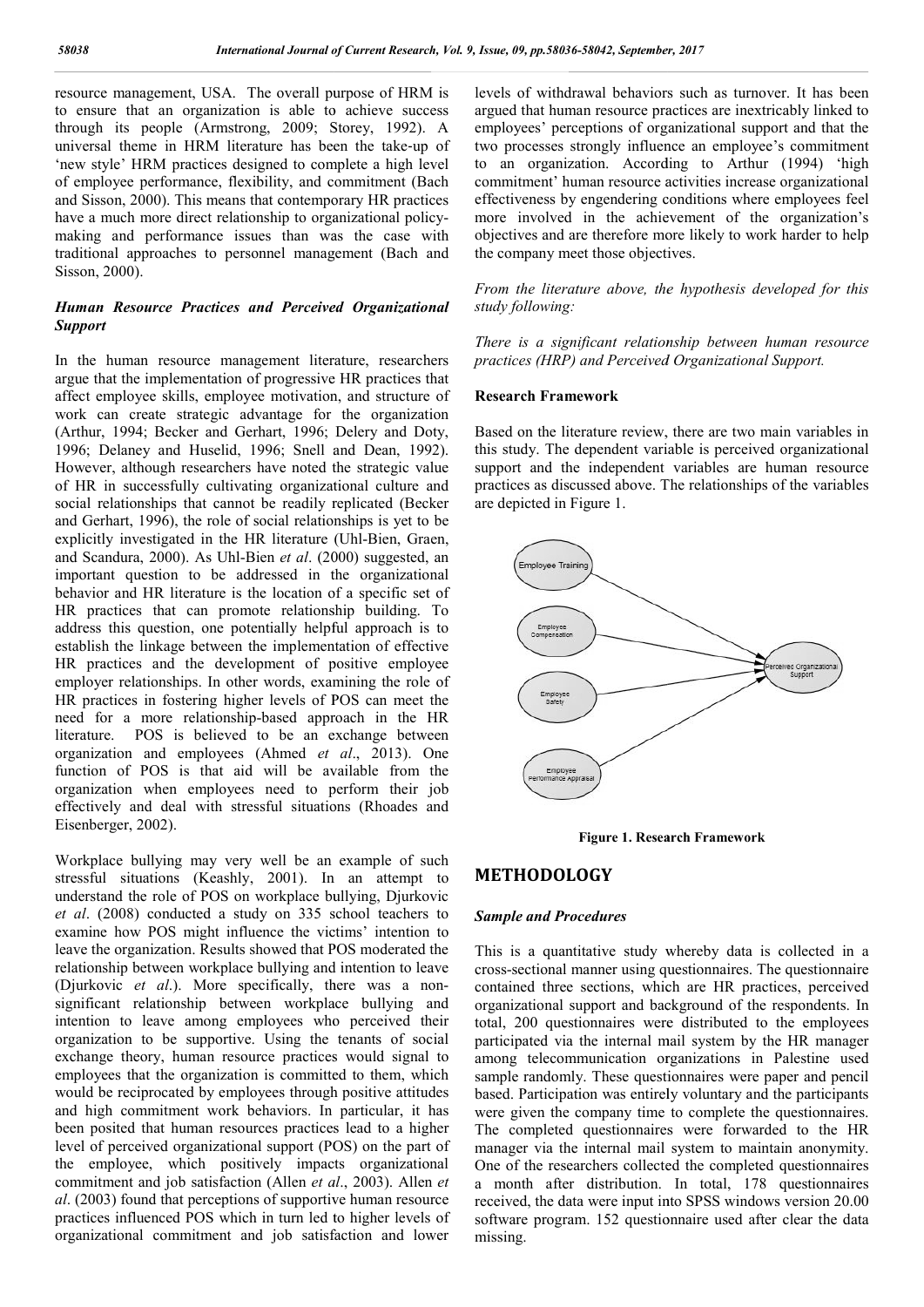The study is basically an exploratory study. Exploratory studies are a valuable means of finding out 'what is happening; to seek new insights; to ask questions and to assess phenomena in a new light' (Robson and McCartan, 2016). It can be linked to the activities of the traveler or explorer (Adams and Schvaneveldt, 1991). Its great advantage is that it is flexible and adaptable to change (Naipul, 1989).

#### *Variables Measurement*

*Demographic scales*/ Participants were asked to answer 7 questions developed for this study include name of the organization, gender, age, marital status, education level, monthly income, and year of experience.

*Perceived Organizational Support (POS):* "beliefs concerning the extent to which the organization values their contribution and cares about their well-being" (Eisenberger *et al*., 1986). POS was measured by using a 13-item scale developed by Eisenberger, Cummings, Armeli, and Lynch (1997). Sample items include "My organization really cares about my wellbeing," "My organization strongly considers my goals and values," and "Help is available from my organization when I have a problem." Cronbach's coefficient alpha was .91. The variable were prepared based on Five-point Likert scale with responses ranging used in the questionnaire from  $1 =$  "Strongly Disagree",  $2 =$  "Disagree",  $3 =$  "Neutral",  $4 =$  "Agree", 5 ="strongly agree".

*Human Resource Practices (HRP):* From the literature 50 different HR practices were summarized. They were classified<br>into four domains: "Employee Training, Employee into four domains: *"Employee Training, Employee Compensation, Employee Safety and Employee Performance Appraisal"*. Classification of an HR practice to one of the four domains was partially based on theory, and partially on perceptions by HR managers and HR consultants. The questions adapted from previous studies (Chen and Huang, 2009; Sun, and Law, 2007; Kuvaas, 2008; Kehoe and Wright, 2013; Dessler, 2009; Khan, 2010; Jiang, Lepak, Han, Hong, Kim and Winkler, 2012).

HRP variables *"Employee Training, Employee Compensation, Employee Safety and Employee Performance Appraisal"* were prepared based on Five-point Likert scale with responses ranging used in the questionnaire from  $1 =$  "Strongly Disagree",  $2 =$  "Disagree",  $3 =$  "Neutral",  $4 =$  "Agree",  $5$ ="strongly agree".

## **RESULT AND FINDINGS**

Table I the result from the respondent profile. It was observed that the majority of the sample are male (87.3%), between 34- 44 years old (35.5%), married (82.2%), bachelor degree graduated (57.2%), salary between 7007 - 1000 USD (37.5%) and year of experience between 5-10 years (38.1%) that were indicated in the questionnaires. Table II shows the means, standard deviations, reliability coefficients, and correlation coefficients of the variables. The mean scores indicate an average level of utilization of various HR practices. As shown in Table II, the HR practices are correlated with perceived organizational support. The Cronbach's alpha values for four main variables are higher than 0.7, which shows that the data are reliable. However, as this is an exploratory research, the lower limit of Cronbach's alpha can be decreased to 0.6. Thus, the Cronbach's alpha for the POS (0.62) is acceptable.

#### **Table 1. Summary of Respondent Profile (N=152)**

|                       |                    | N   | Percent  |
|-----------------------|--------------------|-----|----------|
|                       |                    |     | $(\%)$   |
| Name of Organization: |                    |     |          |
| 1. Gender             | Male               | 119 | 78.3%    |
|                       | Female             | 33  | 21.7%    |
|                       | Total              | 152 |          |
| 2. Age                | 23 - 33 years      | 39  | 25.8%    |
|                       | 34 - 44 years      | 54  | 35.5%    |
|                       | 45 -55 years       | 46  | $30.2\%$ |
|                       | More than 55 years | 13  | $8.5\%$  |
|                       | Total              | 152 |          |
| 3. Marital Status     | Single             | 20  | 13.1%    |
|                       | Married            | 125 | 82.2%    |
|                       | Divorced           | 2   | $1.3\%$  |
|                       | Widowed            | 5   | $3.2\%$  |
|                       | Total              | 152 |          |
| 4. Education level    | Diploma            | 3   | $1.9\%$  |
|                       | Degree             | 87  | 57.2%    |
|                       | <b>Masters</b>     | 49  | 32.2%    |
|                       | PhD                | 13  | 8.5 %    |
|                       | Total              | 152 |          |
| 5. Monthly Income     | Below 700 USD      | 18  | 11.8%    |
|                       | 701 - 1000 USD     | 57  | 37.5%    |
|                       | 1001 - 1300 USD    | 43  | 28.2%    |
|                       | More than 1300 USD | 34  | 22.3%    |
|                       | Total              | 152 |          |
| 6. Year of Experience | Less than 5 year   | 19  | $12.5\%$ |
|                       | $5 - 10$ years     | 58  | 38.1%    |
|                       | 11 to 15 years     | 57  | 37.5%    |
|                       | More than 16 years | 18  | 11.8%    |
|                       | Total              | 152 |          |

#### **Table 2. Mean, Standard Deviations and Correlation**

| Variables    | Cronbach<br><b>Alpha</b> | ٠              | S.D    | $\mathbf{1}$ | $\overline{2}$ | 3            | $\overline{4}$ | 5 |
|--------------|--------------------------|----------------|--------|--------------|----------------|--------------|----------------|---|
| 1. POS       | 0.819                    | œ.             | 0.5461 | 1            |                |              |                |   |
| $2.$ EPA     | 0.813                    | $\mathbb{R}^3$ | 0.4190 | 598**        | $\bf{l}$       |              |                |   |
| 3. ES        | 0.793                    | W.             | 0.4379 | $.519**$     | .386**         | $\mathbf{I}$ |                |   |
| 4. EC        | 0.862                    | 影              | 0.4431 | $.540**$     | $.460**$       | .45<br>5**   | $\mathbf{I}$   |   |
| <b>4. ET</b> | 0.857                    | ŵ.             | 0.4176 | $.456***$    | $609**$        | $8*$         | .30 .143       | 1 |

*significance tests: \*p ≤ .05; \*\*p ≤ .01; \*\*\*p ≤ .001.* 

*"ET= Employee Training, EC= Employee Compensation, ES= Employee Safety, EPA= Employee Performance Appraisal and POS= Perceived Organizational Support"*

**Table 3. Results of Regression Analysis**

| Predictors     | Perceived organizational support<br>Standard coefficient beta | value |
|----------------|---------------------------------------------------------------|-------|
| ET             | 0.357                                                         | 3.968 |
| EC             | 0.266                                                         | 2.818 |
| ES             | 0.249                                                         | 2.020 |
| EPA            | 0.260                                                         | 2.409 |
| R <sub>2</sub> |                                                               | .858  |
| Adjusted $R2$  |                                                               | .847  |
| $F$ -value     |                                                               | 28.27 |

Notes: *aDependent variable: Perceived Organizational Support, bPredictors: "ET= Employee Training, EC= Employee Compensation, ES= Employee Safety and EPA= Employee Performance Appraisal.*

Islamic selection and recruitment sare practised at a greater extent (6.13), while Islamic reward is moderately practised (4.26), by the Islamic organizations in Malaysia. Meanwhile, the data output shows that the data distribution is normal (Hair *et al.*, 2006). Table III Results of regression analysis indicate adjusted R2 of 0.858 and a F-value 28.27 with independent variables. Adjusted R2 of 0.847 reveals that 84.7 % of total variance of employee job satisfaction is explained by pre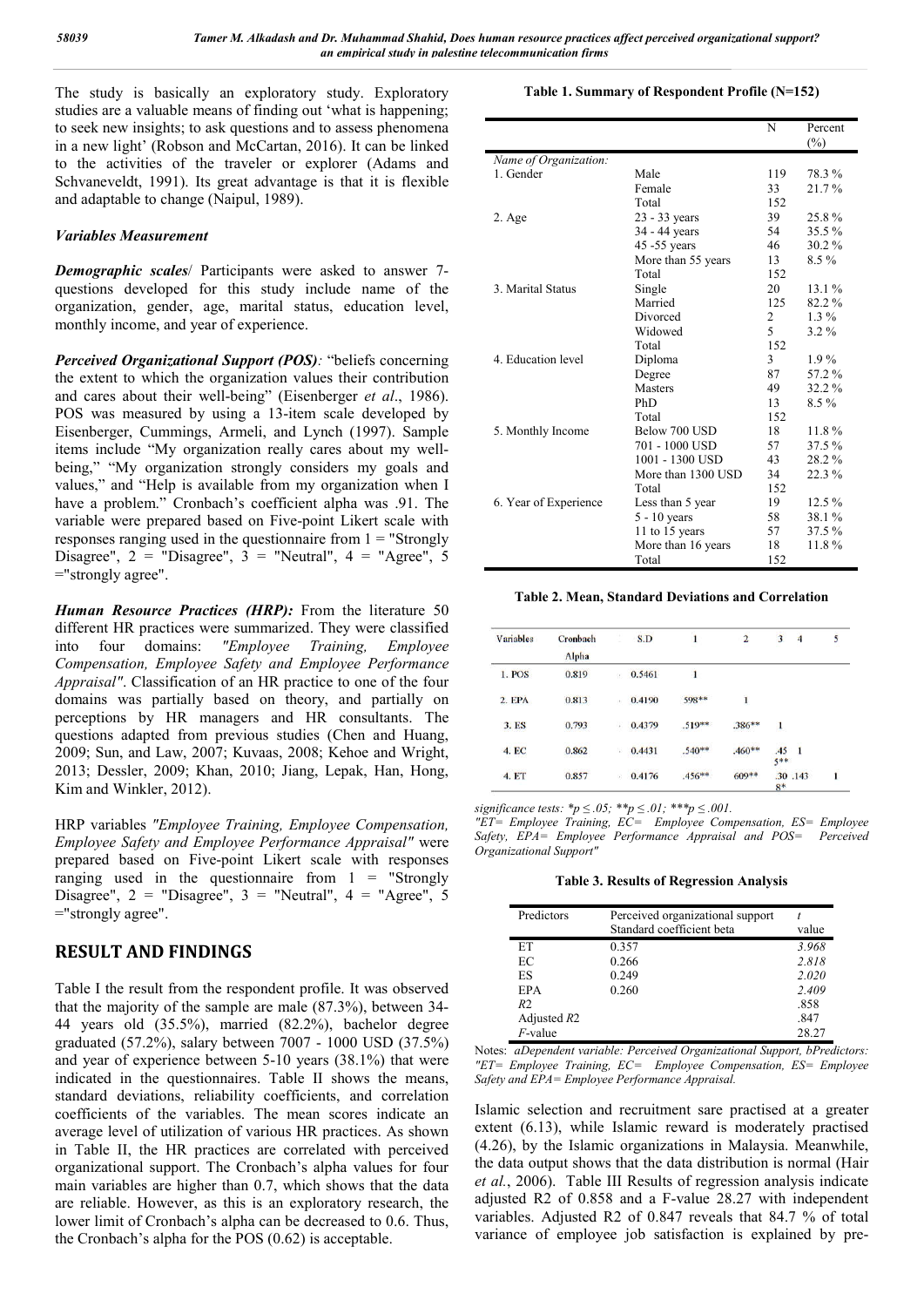specified bundles of HRM practices. The finding of regression analysis table III by SPSS V20 shows hypothesis proposed in this study research. the result indicates that the independent variables for this study are considered positively connected to POS in Palestinian firms.

### **DISCUSSION AND CONCLUSION**

The main purpose of this study was to investigate the relationship between human resource practices such as "*employee training, employee compensation, employee safety, and employee performance appraisal"* on perceived organizational support in telecommunication organizations in Palestine. This study tested four hypotheses regarding human resource practices on POS in a sample of telecommunication employees in Palestine. The result demonstrated employee training has a positive significant affect on perceived organizational support  $(B = 0.357, t-value = 3.968)$ . Thus, Accepted. The findings of this result are match with (Allen, 2003). This mean the better training of telecommunication employees in Palestine lead to better level of perceived organizational support. The result demonstrated employee compensation has a positive significant affect on perceived organizational support  $(B = 0.266, t-value = 2.818)$ . Thus, Accepted.

This mean the improved compensation of telecommunication employees in Palestine direct to enhanced level of perceived organizational support. The result demonstrated employee safety has a positive significant affect on perceived organizational support  $(B = 0.249, t-value = 2.020)$ . Thus, Accepted.This mean the improved safety of telecommunication employees in Palestine direct to enhanced level of perceived organizational support. The result demonstrated employee performance appraisal has a positive significant affect on perceived organizational support  $(B =$ 0.260, t-value =4.409). Thus, Accepted. This mean the improved fair performance appraisal system of telecommunication employees in Palestine direct to enhanced level of perceived organizational support. The results provided support for of the hypotheses. this study makes contributions to the literature in several ways. First the result show approve for organizational support theory "employees obviously believe that the organization has a generally positive or negative orientation toward them that encompasses both appreciation of their contributions and concern for their welfare." (Eisenberger *et al*, 2002).

#### **Implications Of The Research**

The implications for this study are significant for theory and practice. From a theoretical perspective, this study furthers our understanding of how human resource practices. First and the foremost is the strengthening the view of organizational support theory of Eisenberger *et al*. (1986), which proposes that support offered by organization makes employee reciprocate positively. Furthermore, this study proves that type of organization has a significant role in explaining the HRP in Palestine content and POS. These results also strengthen the view of ( Rhoades and Eisenberger, 2002). After signifying the value of POS, this study also provides a solution for the difficulty of POS by offering possible antecedents of the construct. The results of the study report that if an organization wants to make employees feel that they are supported they should offer justice and supportive culture (support from supervisor and coworkers) at work. These results help management, especially human resource department, who can use these results to foster employees' positive job attitudes by organizational offerings like justice and support at work.

#### *5.2 Limitations and Future Research*

like any other study, this study has several limitations should be taken into consideration. First and the foremost is the strengthening the view of organizational support theory of Eisenberger *et al*. (1986), which proposes that support offered by organization makes employee reciprocate positively. Second this study had been implemented in telecommunication organizations in Palestine, Thus the outcome of this study can't be globalized As with different analysis that uses form because the instrument to gather information there is also a tangle of social desirability some respondents could have the tendency to exaggerate or give responses deemed to be fascinating by others, However the Lack of time this time can be as limited in this study, the time was very limited to collected the data. Further, the size of the data set used also limited the analyses of the study. The sample  $(N=152)$  was made up. This small amount of employee limited the number of statistical techniques that could be used to test the data. Factor analyses could not be performed due to the small size of the sample.

Future Research is one of important direction for future research is to replicate these results with country level values for the HR dimensions. Future research also needs to examine how the HR changes in different countries based on the social. another interesting direction for future research would be to investigate achievement needs as they relate to organizational support across different cultures. This study has shown that the HR practices are an important determinant in organizational support, which are important to employees. future studies should consider the associations between HR practices and other forms of commitment (continuance and normative commitment). Some employees may feel more committed and obligated to remain in an organization that has invested in them. Further testing of this model in other industries would also be beneficial and may help ascertain to what degree various HRM practices affect POS. Since the present study only deals with telecommunication employees, the efficacy of this model can also be tested with samples in alternative employment arrangements, such as part-time, casual and contract workers. there is a number of other variables which act as an outcome of POS, those could also been investigated. Such as OCB and engagement, specifically, have not been investigated in previous meta-analysis, so these two variables are still under investigated and should be investigated thoroughly.

#### **REFERENCES**

- Adams, G.R. & Schvaneveldt, J.D., 1991. Understanding Research Methods 2 nd Edition Longman Publishing Group.
- Ahmed, I. *et al*., 2013. Influence of relationship of POS, LMX and organizational commitment on turnover intentions. *Organization Development Journal*, 31(1), p.55.
- Allen, D.G., Shore, L.M. & Griffeth, R.W., 2003. The role of perceived organizational support and supportive human resource practices in the turnover process. *Journal of management*, 29(1), pp.99–118.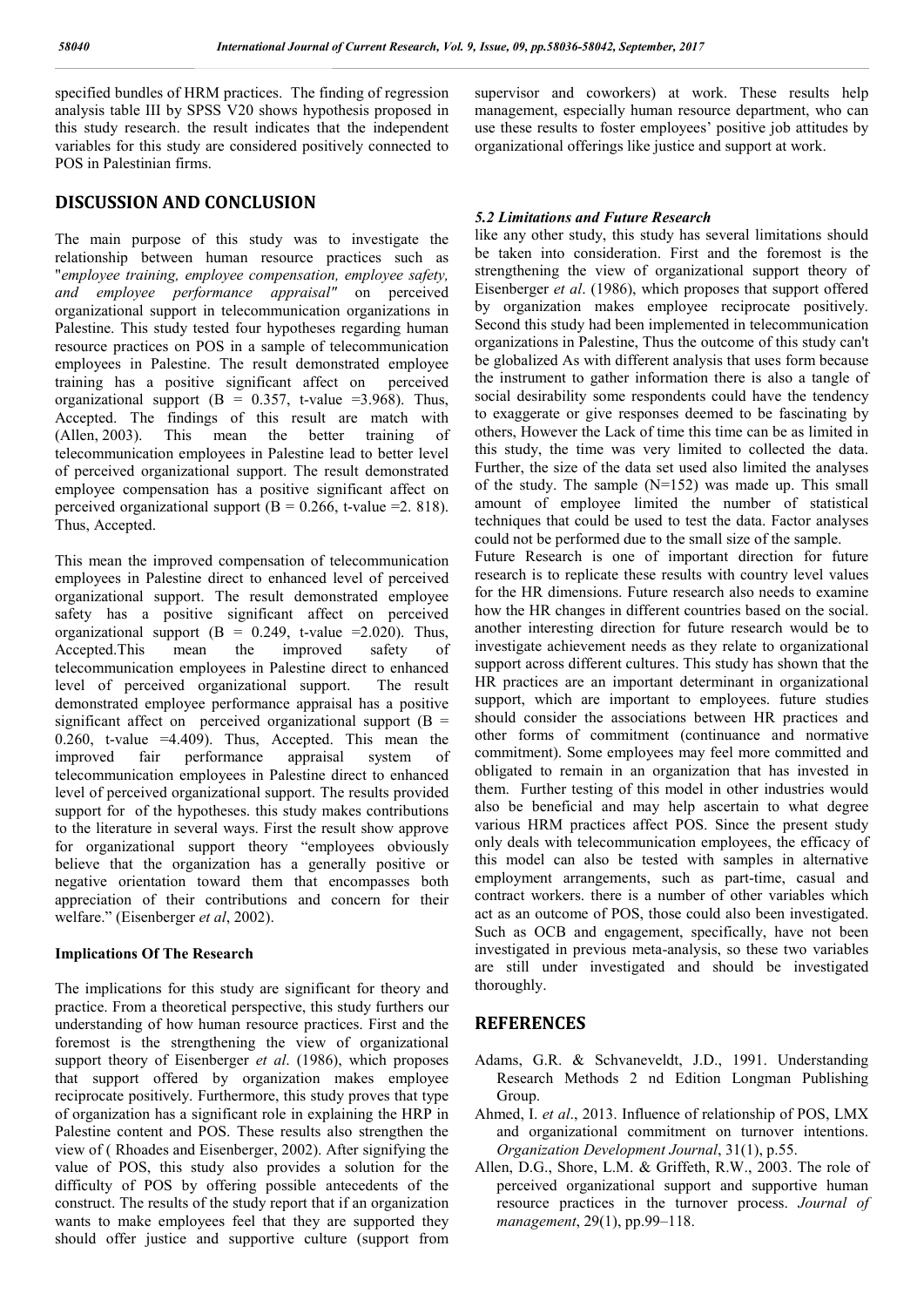- Armstrong, M. & Taylor, S., 2014. *Armstrong's handbook of human resource management practice*, Kogan Page Publishers.
- Armstrong-Stassen, M. & Lee, S.H., 2009. The effect of relational age on older Canadian employees' perceptions of human resource practices and sense of worth to their organization. *The International Journal of Human Resource Management*, 20(8), pp.1753–1769.
- Arthur, J.B., 1994. Effects of human resource systems on manufacturing performance and turnover. *Academy of Management journal*, 37(3), pp.670–687.
- Aswathappa, K., 2008. Human Resource Management-Text nad Cases.
- Bach, S. & Sisson, K., 2000. Managing Human Resources: A Comprehensive Guide to Theory and Practice.
- Beardwell, J. & Claydon, T., 2007. *Human resource management: A contemporary approach*, Pearson Education.
- Becker, B. & Gerhart, B., 1996. The impact of human resource management on organizational performance: Progress and prospects. *Academy of management journal*, 39(4), pp.779– 801.
- Becker, B.E. & Huselid, M.A., 2006. Strategic human resources management: where do we go from here? *Journal of management*, 32(6), pp.898–925.
- Boxall, P. & Macky, K., 2009. Research and theory on high-performance work systems: progressing the high‐involvement stream. *Human Resource Management Journal*, 19(1), pp.3–23.
- Collings, D.G. & Mellahi, K., 2009. Strategic talent management: A review and research agenda. *Human resource management review*, 19(4), pp.304–313.
- Delaney, J.T. & Huselid, M.A., 1996. The impact of human resource management practices on perceptions of organizational performance. *Academy of Management journal*, 39(4), pp.949–969.
- Delery, J.E. & Doty, D.H., 1996. Modes of theorizing in strategic human resource management: Tests of universalistic, contingency, and configurational performance predictions. *Academy of management Journal*, 39(4), pp.802–835.
- Dessler, G., 2009. *A framework for human resource management*, Pearson Education India.
- Djurkovic, N., McCormack, D. & Casimir, G., 2008. Workplace bullying and intention to leave: the moderating effect of perceived organisational support. *Human Resource Management Journal*, 18(4), pp.405–422.
- Eisenberg, D., Lüthy, R. & Bowie, J.U., 1997. [20] VERIFY3D: Assessment of protein models with threedimensional profiles. *Methods in enzymology*, 277, pp.396– 404.
- Eisenberger, R. *et al*., 2002. Perceived supervisor support: Contributions to perceived organizational support and employee retention. *Journal of applied psychology*, 87(3), pp.565–573.
- Gold, J. & Bratton, J., 2003. The Dynamics of Professionalization: Whither the HRM Profes-sion. In *Critical Management Studies Conference*. pp. 17–22.
- Gouldner, A.W., 1960. The norm of reciprocity: A preliminary statement. *American sociological review*, pp.161–178.
- Guest, D.E., 2011. Human resource management and performance: still searching for some answers. *Human resource management journal*, 21(1), pp.3–13.
- Hair, E. *et al*., 2006. Children's school readiness in the ECLS-K: Predictions to academic, health, and social outcomes in

first grade. *Early Childhood Research Quarterly*, 21(4), pp.431–454.

- Jiang, K. *et al*., 2012. Clarifying the construct of human resource systems: Relating human resource management to employee performance. *Human Resource Management Review*, 22(2), pp.73–85.
- Katou, A.A. & Budhwar, P.S., 2010. Causal relationship between HRM policies and organisational performance: Evidence from the Greek manufacturing sector. *European management journal*, 28(1), pp.25–39.
- Keashly, L., 2001. Interpersonal and systemic aspects of emotional abuse at work: The target's perspective. *Violence and victims*, 16(3), pp.233–268.
- Kehoe, R.R. & Wright, P.M., 2013. The impact of highperformance human resource practices on employees' attitudes and behaviors. *Journal of management*, 39(2), pp.366–391.
- Khan, M.A., 2010. Effects of human resource management practices on organizational performance–an empirical study of oil and gas industry in Pakistan. *European Journal of Economics, Finance and Administrative Sciences*, 24(157– 174), p.6.
- Kuvaas, B., 2008. An exploration of how the employee– organization relationship affects the linkage between perception of developmental human resource practices and employee outcomes. *Journal of Management Studies*, 45(1), pp.1–25.
- Macky, K. & Boxall, P., 2007. The relationship between "high-performance work practices" and employee attitudes: an investigation of additive and interaction effects. *The International Journal of Human Resource Management*, 18(4), pp.537–567.
- Ngo, H., Lau, C. & Foley, S., 2008. Strategic human resource management, firm performance, and employee relations climate in China. *Human Resource Management*, 47(1), pp.73–90.
- Noe, R.A. *et al*., 2007. *Fundamentals of human resource management*, McGraw-Hill/Irwin Boston, MA.
- Paré, G. & Tremblay, M., 2007. The influence of highinvolvement human resources practices, procedural justice, organizational commitment, and citizenship behaviors on information technology professionals' turnover intentions. *Group & Organization Management*, 32(3), pp.326–357.
- Rhoades, L. & Eisenberger, R., 2002. Perceived organizational support: a review of the literature.
- Robson, C. & McCartan, K., 2016. *Real world research*, John Wiley & Sons.
- Sheppeck, M.A. & Militello, J., 2000. Strategic HR configurations and organizational performance. *Human resource management*, 39(1), pp.5–16.
- Snell, S.A. & Dean, J.W., 1992. Integrated manufacturing and human resource management: A human capital perspective. *Academy of Management journal*, 35(3), pp.467–504.
- Storey, J., 1992. *Developments in the management of human resources: an analytical review*, Blackwell.
- Sun, L.-Y., Aryee, S. & Law, K.S., 2007. High-performance human resource practices, citizenship behavior, and organizational performance: A relational perspective. *Academy of management Journal*, 50(3), pp.558–577.
- Tooksoon, H.M.P., 2011. Conceptual framework on the relationship between human resource management practices, job satisfaction, and turnover. *Journal of Economics and Behavioral Studies*, 2(2), pp.41–49.
- Uhl-Bien, M., Graen, G.B. & Scandura, T.A., 2000. Implications of leader-member exchange (LMX) for